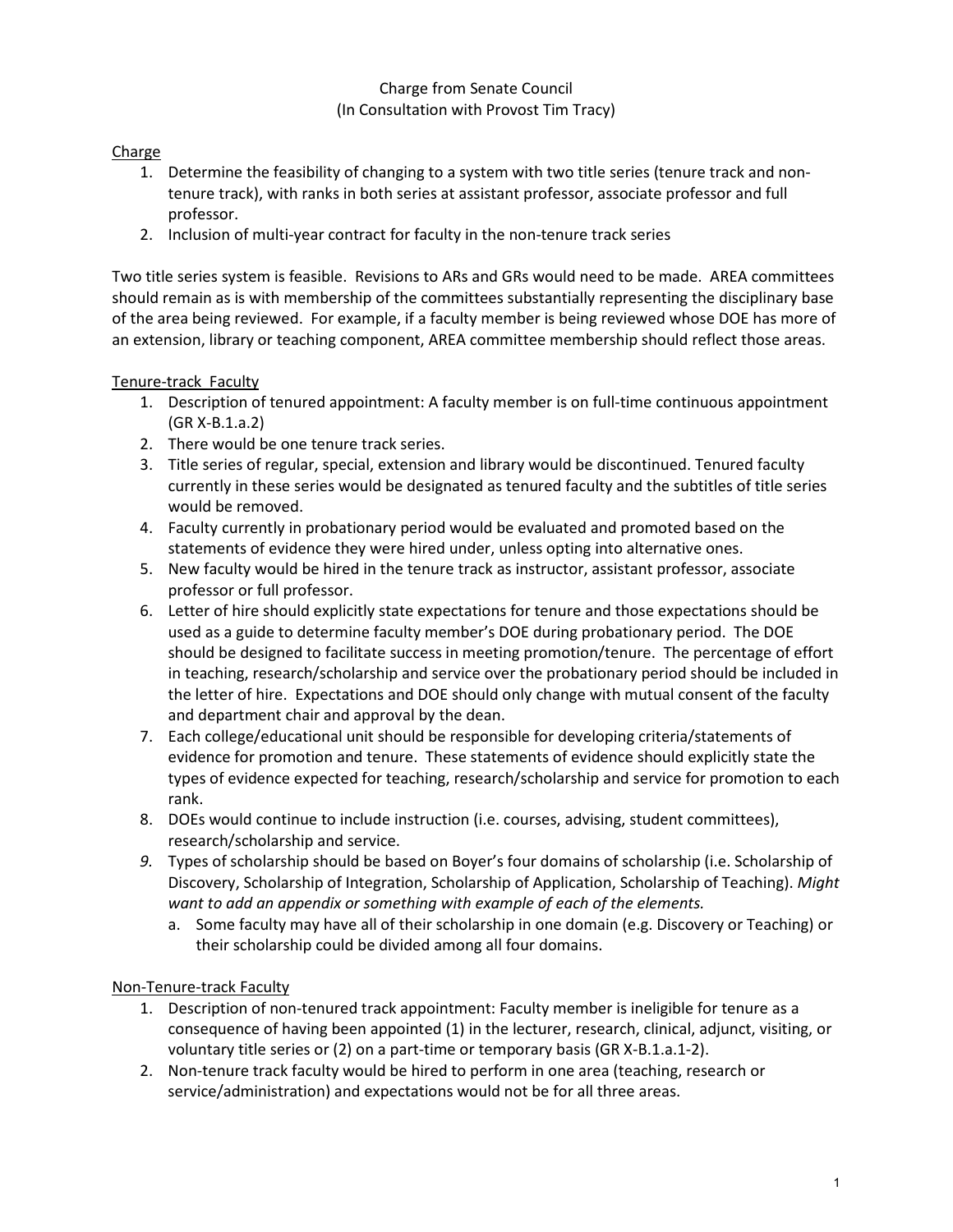- *3.* Non-tenure track series would remain as is now. *The committee has not discussed whether related titles would be included with the academic rank (i.e., Assistant Research Professor, Assistant Clinical Professor).*
- 4. Department chairs would perform formal progress reviews with full-time non-tenure track faculty at year 3 of employment to evaluate faculty member's progress for promotion.
- 5. Rolling contracts could be offered based on rank. The following are examples of how rolling contracts could be offered. The years listed with each rank were arbitrarily assigned and are only meant to be examples.
	- a. Lecturer Year to Year until year 4, then 2-year rolling contract or a  $5<sup>th</sup>$  and final year
	- b. Senior Lecturer –3 year rolling contract as currently defined in AR 2:9
	- c. Instructor Year to Year
	- d. Assistant Professor—If hired as assistant professor, contract would be year to year until formal progress review at year 3. Could then be appointed for 3 year rolling contract if satisfactory progress review.
	- e. Associate Professor 5 year rolling contract
	- f. Professor 7 year rolling contract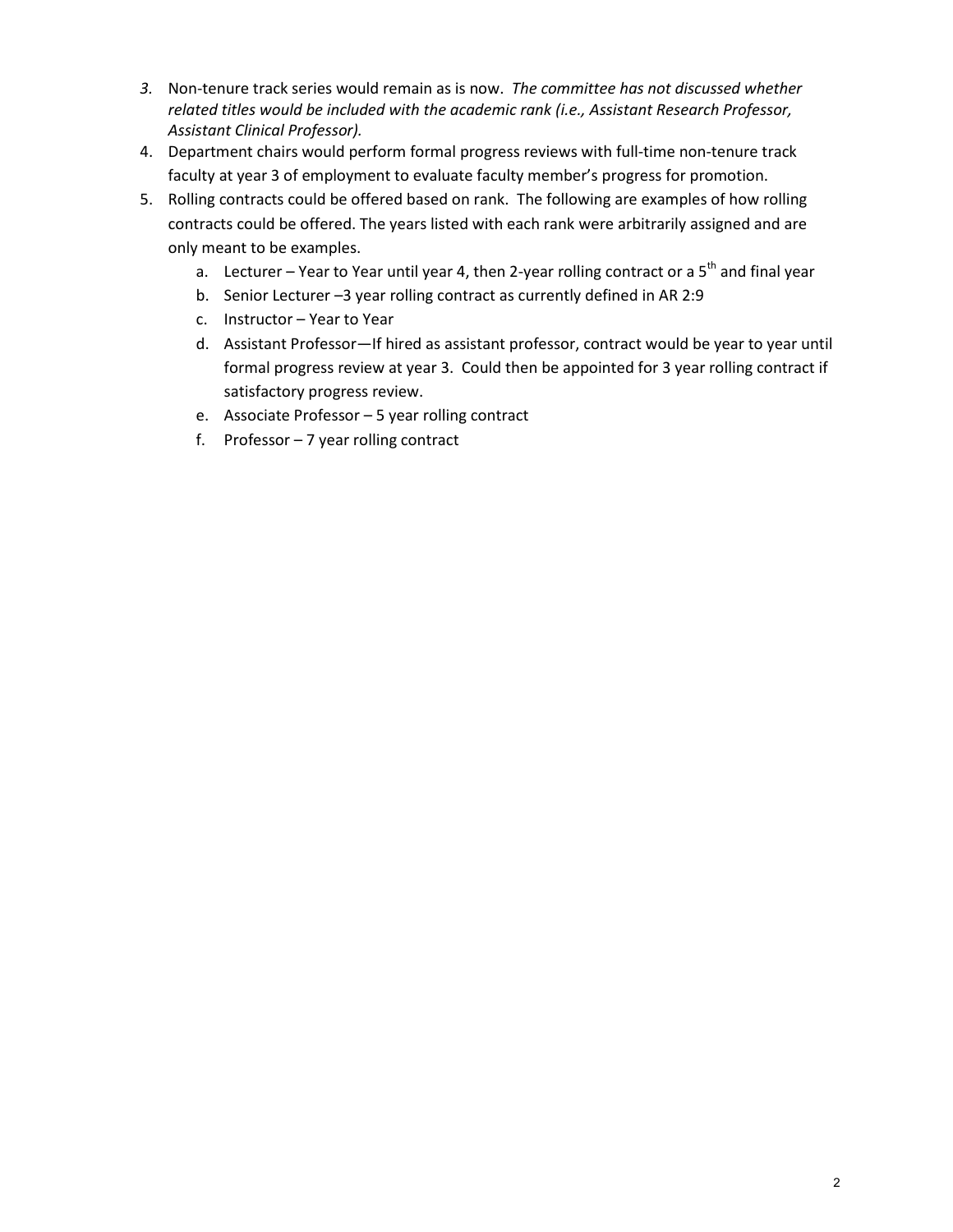### Ad hoc Committee on Title Series Member List

| Senate Advisory Committee on Privilege and Tenure |                                                   |
|---------------------------------------------------|---------------------------------------------------|
| Bollinger, Chris                                  | Isaacs, Steven                                    |
| Gatton College of Business, Dept. of Economics    | College of Ag, Dept. of Agricultural Economics    |
| <b>Regular Title Series</b>                       | <b>Extension Title Series</b>                     |
|                                                   |                                                   |
| Carter, Craig                                     | Lock, Sharon, Chair                               |
| College of Ag, Veterinary Diagnostic Lab          | <b>College of Nursing</b>                         |
| <b>Special Title Series</b>                       | <b>Special Title Series</b>                       |
|                                                   |                                                   |
| Finkel, Raphael                                   | Marshall, Robert                                  |
| College of Engineering, Computer Science Dept.    | College of Health Sciences, Dept. of Rehab        |
| <b>Regular Title Series</b>                       | <b>Sciences</b>                                   |
|                                                   | <b>Regular Title Series</b>                       |
|                                                   |                                                   |
| Harders, Faith                                    | McKenzie, Robert                                  |
| Libraries                                         | College of Education, Early Childhood, Special Ed |
| <b>Librarian Title Series</b>                     | and Rehab Counseling                              |
|                                                   | <b>Special Title Series</b>                       |
|                                                   |                                                   |
| Hatton-Kolpek, Jimmi                              | Speck, Dexter                                     |
| <b>College of Pharmacy</b>                        | College of Medicine, Dept. of Physiology          |
| <b>Special Title Series</b>                       | <b>Special Title Series</b>                       |
| Academic Area Advisory Committee Chairs           |                                                   |
| Harley, Debra                                     | Tagavi, Kaveh                                     |
| College of Education, Early Childhood, Special Ed | College of Engineering, Dept. of Mechanical       |
| and Rehab Counseling                              | Engineering                                       |
| <b>Regular Title Series</b>                       | <b>Regular Title Series</b>                       |
| Chair, AAAC-Extension Title Series                | Chair, AAAC-Physical & Engineering Sciences       |
|                                                   |                                                   |
| Lennie, Terry                                     | Lisa Vaillancourt                                 |
| <b>College of Nursing</b>                         | College of Ag, Dept. of Plant Pathology           |
| <b>Regular Title Series</b>                       | <b>Regular Title Series</b>                       |
| Chair, AAAC-Health Care Clinical Sciences         | Chair, AAAC-Biological Sciences                   |
| Invited                                           |                                                   |
| Deaton, Marcy                                     | Ann Vail                                          |
| Associate General Counsel, Senior                 | Interim Dean, College of Social Work              |
| Office of Legal Counsel                           | <b>Extension Title Series</b>                     |
|                                                   |                                                   |
| Lineberry, GT                                     | Watt, David                                       |
| Associate Provost                                 | College of Medicine, Molecular & Cellular         |
| <b>Office for Faculty Advancement</b>             | Biochemistry                                      |
|                                                   | <b>Regular Title Series</b>                       |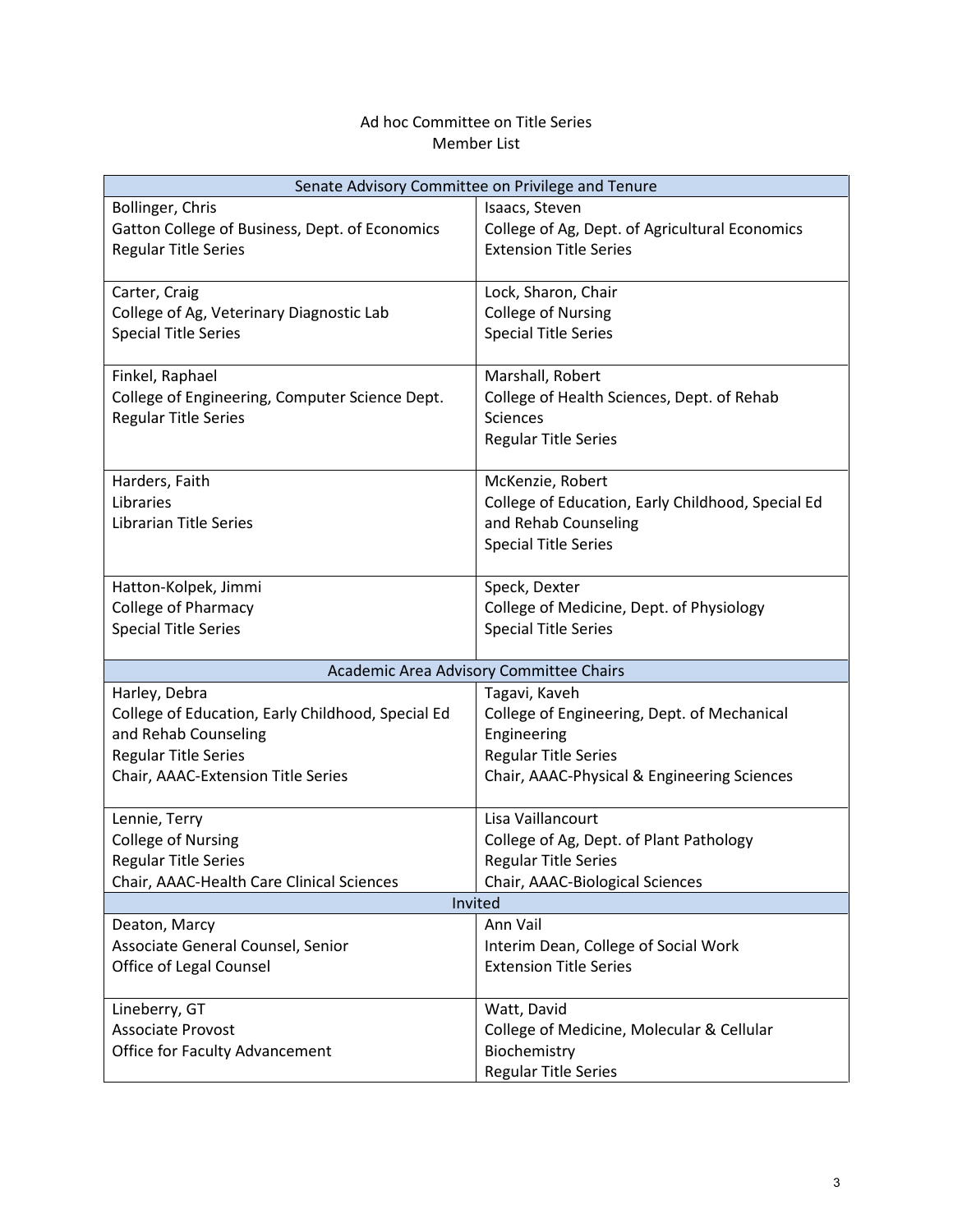#### Provost Tracy,

Attached is a preliminary report and most recent draft response to your charge to the ad hoc Committee on Title Series. The committee has had very lively discussions about the pros and cons of two title series. Before we go further, we wanted to get your thoughts on what we have done so far. Listed below is a brief summary of our activities to date.

March: Committee met on March 7, 21 and 28. Reviewed benchmarks for APT criteria, role of area committees, tenure and non-tenure track. Reviewed Boyer's criteria and some primary literature submitted by SACPT members. Report to University Senate on March 20.

April: Committee met on April 11, 18 and 25. Decision to keep area committee process. Introduction of DOE's, offer letter criteria, need for Evidences of Excellence to reflect Boyer criteria within each unit. Discussions of impact of 2 track system replacing the current system (see challenges document).

May: Committee met on May 9 and 15. Decision to support 2 track system in initial draft (see attached). Decision to send preliminary report to Provost and request feedback prior to scheduling next meetings as some SACPT members are off campus during the summer.